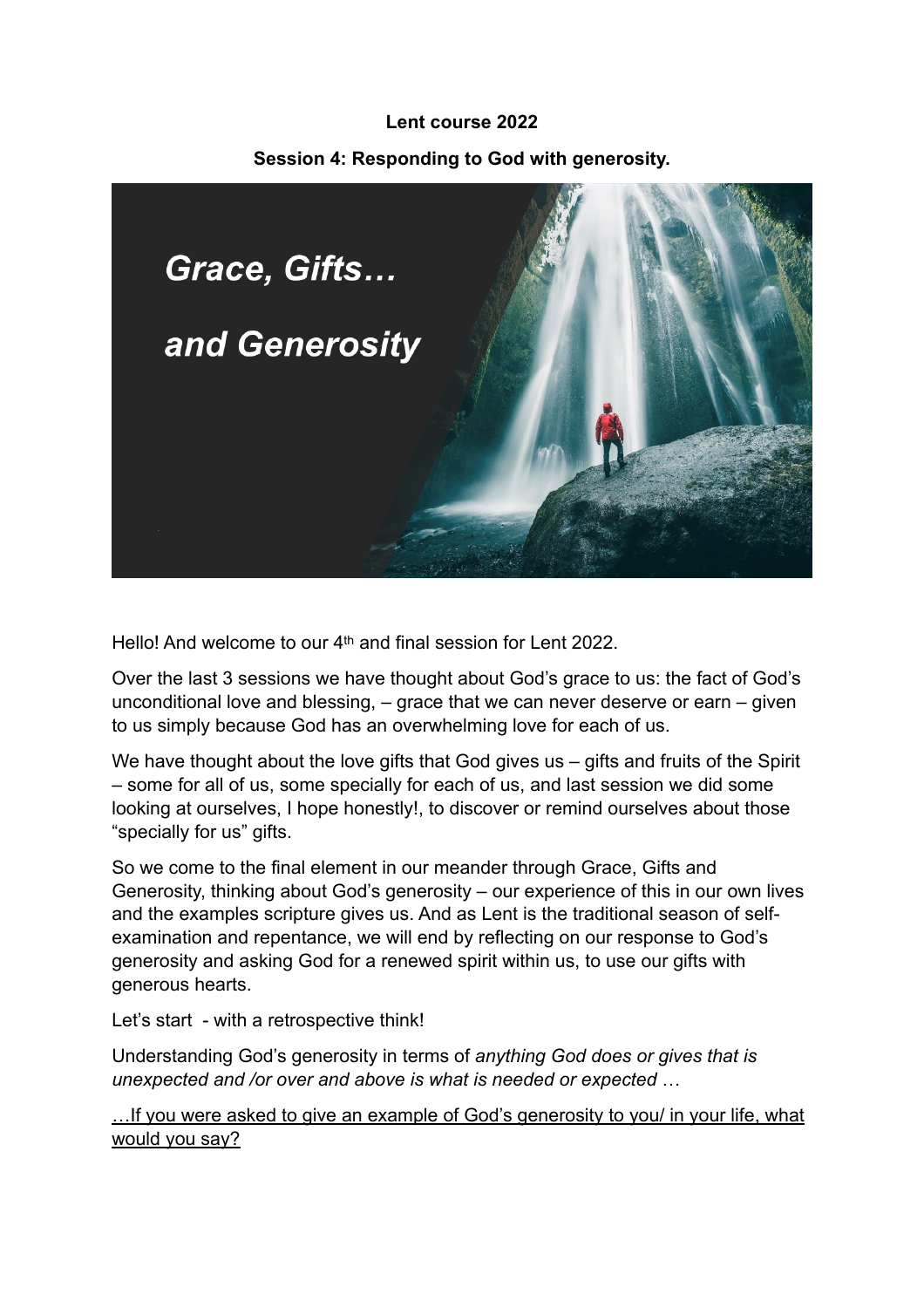Think about that occasion/ that event …

- … were you expecting God to act?
- … were you expecting God to act in the way God did?
- … did God act through anyone else?
- … were you aware of this being an example of God's generosity *at the time*?
- …what effect did this have on you? and / or anyone else? (At the time or later)

If you really can't think of an occasion for you, do you know of an example of God's generosity for someone else?

# Take some time to think about this.

After last Sunday I have a very personal and up to date example of God's gift of generosity shown in the generous actions of St Thomas people, but let me tell you briefly about the first time I began to think about God being generous. Many years ago, our goddaughter lived with her family in a very remote part of Nepal, one day's stiff walking from the nearest airstrip. The day before her 8th birthday, in what had been a very tough year, her mum asked her what sort of birthday cake she would like – and was told "a strawberry cake"…

No garden, no shops, no strawberries equalled one upset mother.

But what did they wake up to on the birthday morning? The hillsides suddenly awash with wild strawberries…and no doubt on the family's part that this was God at work.

So we have times when God's generosity involves other people and times when God blesses us directly.

We'll come back to this matter of what part we play in God's generosity to us and to others later in the session but I hope you have been able to identify at least one occasion or event that has stuck with you.

And if you thought hard, I wonder if you have been surprised by how many examples of God's generosity to you?

If you have been I think there are a number of reasons why!

- We don't feel we deserve generosity Correct! We don't! But that doesn't stop God being generous to us
- We find human explanations for God's direct actions and don't credit God for prompting the actions of other people!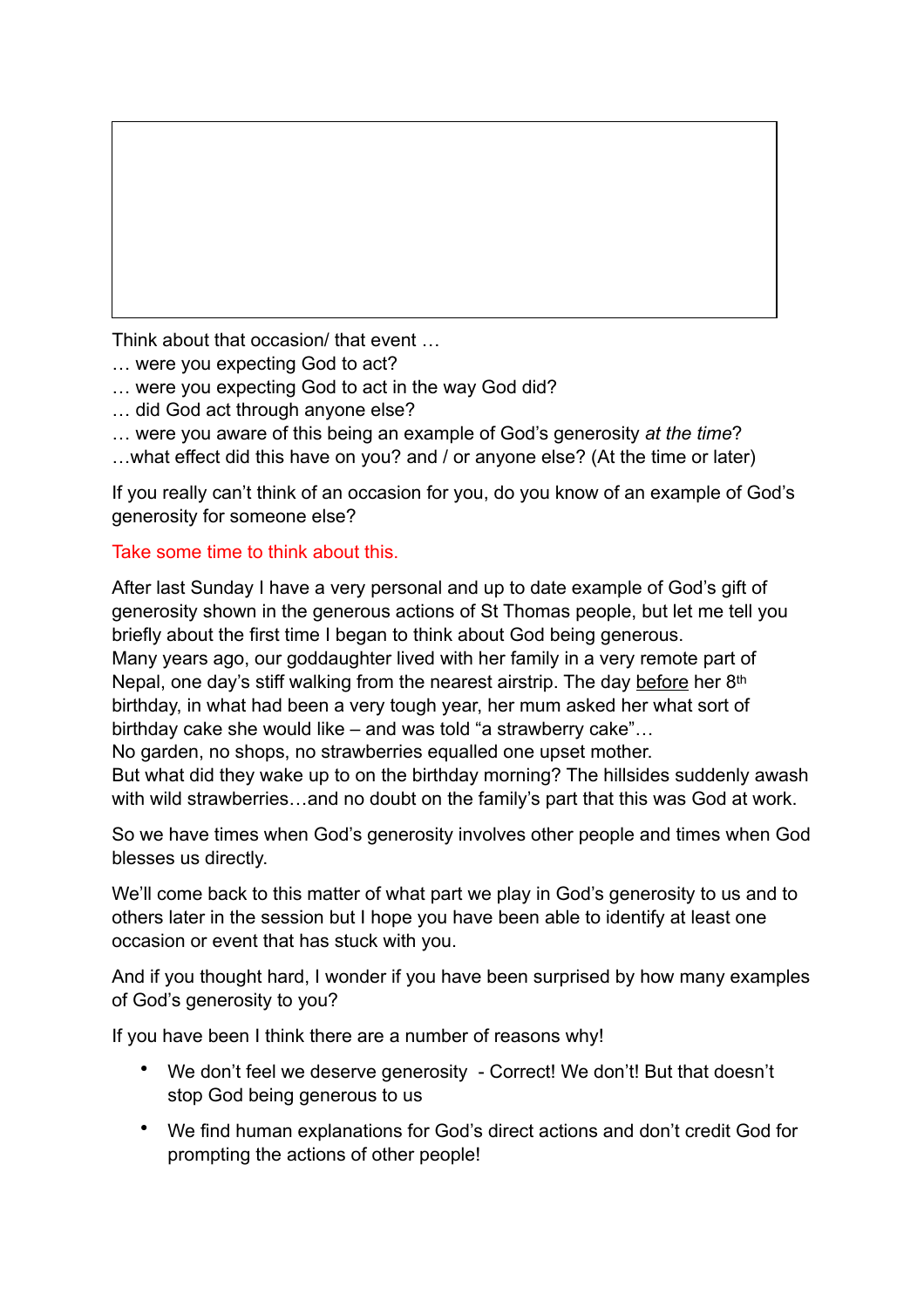• We don't keep at the front of our minds the fact that God is intimately concerned with every moment of our days, so we not infrequently *miss* God's acts of generosity towards us, that I think occur far, far more than we recognise because we are not expecting this!

Yet we shouldn't be surprised! The theme of God's generosity runs all the way through scripture with example after example of God's actions on behalf of, or towards God's people - described with words like "abounding, lavish, rich, great, plentiful, abundant (there's lots of abundance!), bountiful, overflowing" and so on … You get the idea!

Here is an example, from Psalm 65:

You visit the earth and water it, you greatly enrich it; the river of God is full of water; you provide the people with grain, for so you have prepared it. **<sup>10</sup>**You water its furrows abundantly, settling its ridges, softening it with showers, and blessing its growth. **<sup>11</sup>**You crown the year with your bounty; your wagon tracks overflow with richness. **<sup>12</sup>**The pastures of the wilderness overflow, the hills gird themselves with joy You visit the earth and cause it to overflow…

There are many such passages but this session let's spend a little time on a couple of examples, beginning with an extract from Exodus chapters 15 & 16.

God has enabled the Israelites to flee from captivity in Egypt, so let's join them just after they have crossed the Red Sea. Read on…

*Moses ordered Israel to set out from the Red Sea and they went into the wilderness of Shur. They went three days in the wilderness and found no water. 23 When they came to Marah, they could not drink the water of Marah because it was bitter. 24 And the people complained against Moses, saying, "What shall we drink?" 25 He cried out to the LORD; and the LORD showed him a piece of wood; he threw it into the water, and the water became sweet.* 

*Then they came to Elim, where there were twelve springs of water and seventy palm trees; and they camped there by the water.*

They travelled on but the lack of food sparked complaints…

*The Israelites said to Moses and Aaron, "If only we had died by the hand of the LORD in the land of Egypt, when we sat by the fleshpots and ate our fill of bread; for you have brought us out into this wilderness to kill this whole assembly with hunger." 4 Then the LORD said to Moses, "I am going to rain bread from heaven for you, and each day the people shall go out and gather enough for that day.*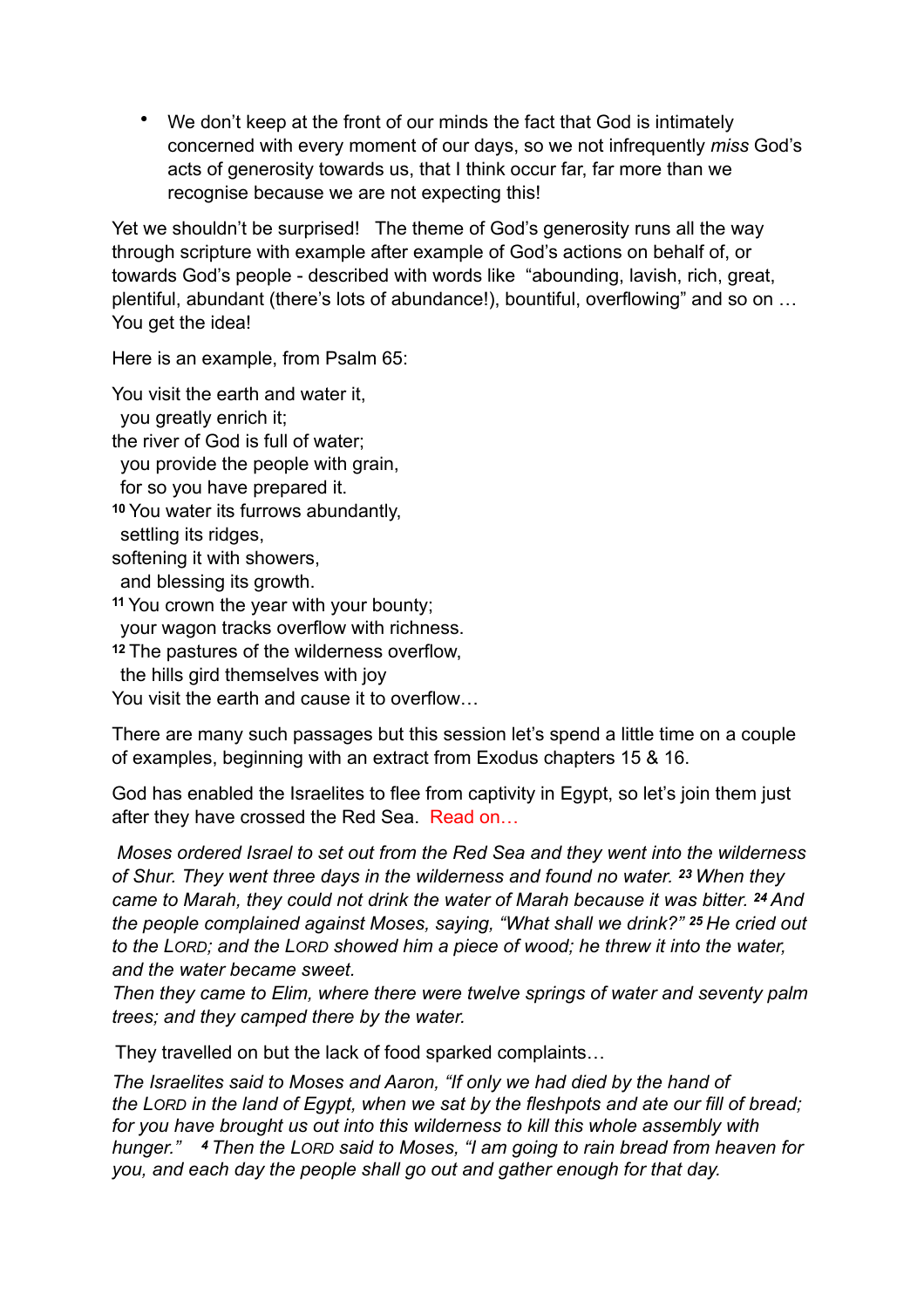*Moses and Aaron said to all the Israelites, "In the evening you shall know that it was the LORD who brought you out of the land of Egypt, 7 and in the morning you shall see the glory of the LORD, because he has heard your complaining against the LORD.*

*<sup>13</sup>In the evening quails came up and covered the camp; and in the morning there was a layer of dew around the camp. 14 When the layer of dew lifted, there on the surface of the wilderness was a fine flaky substance, as fine as frost on the ground. 15 When the Israelites saw it, they said to one another, "What is it?" For they did not know what it was. Moses said to them, "It is the bread that the LORD has given you to eat…"* 

Exodus tells the story of the Israelites wandering in the desert before they enter the Canaan, the land God gave them. And within this narrative, chapters 15 & 16 give a fascinating account of God testing the Israelites – first at Marah, then with the resulting quail and manna ( a story told in a different version in Numbers 11). This whole episode carries the message that the Israelites were not to test God … but what do the verses above tell us about God's generosity?

# Take a moment to think about this.

We could argue that the Israelites had reason to complain, but nonetheless they come across pretty consistently as a moaning bunch of people. Yet God is generous to them, despite their complaints and I think we can see here that

- God knows the needs of God's people,
- God is to be trusted
- God provided
- God works generously through the supernatural and human world.

*By divine, supernatural action* (I don't think we can really explain away bitter water becoming instantly sweet as a result of a piece of wood being thrown in!)

*By using the natural world* ( *quails* migrate from Sudan/ Ethiopia in spring and arrive in Palestine exhausted, so are easy to catch, while *manna* is a sort of glucose/ fructose resin that comes from the tamarisk tree – I think it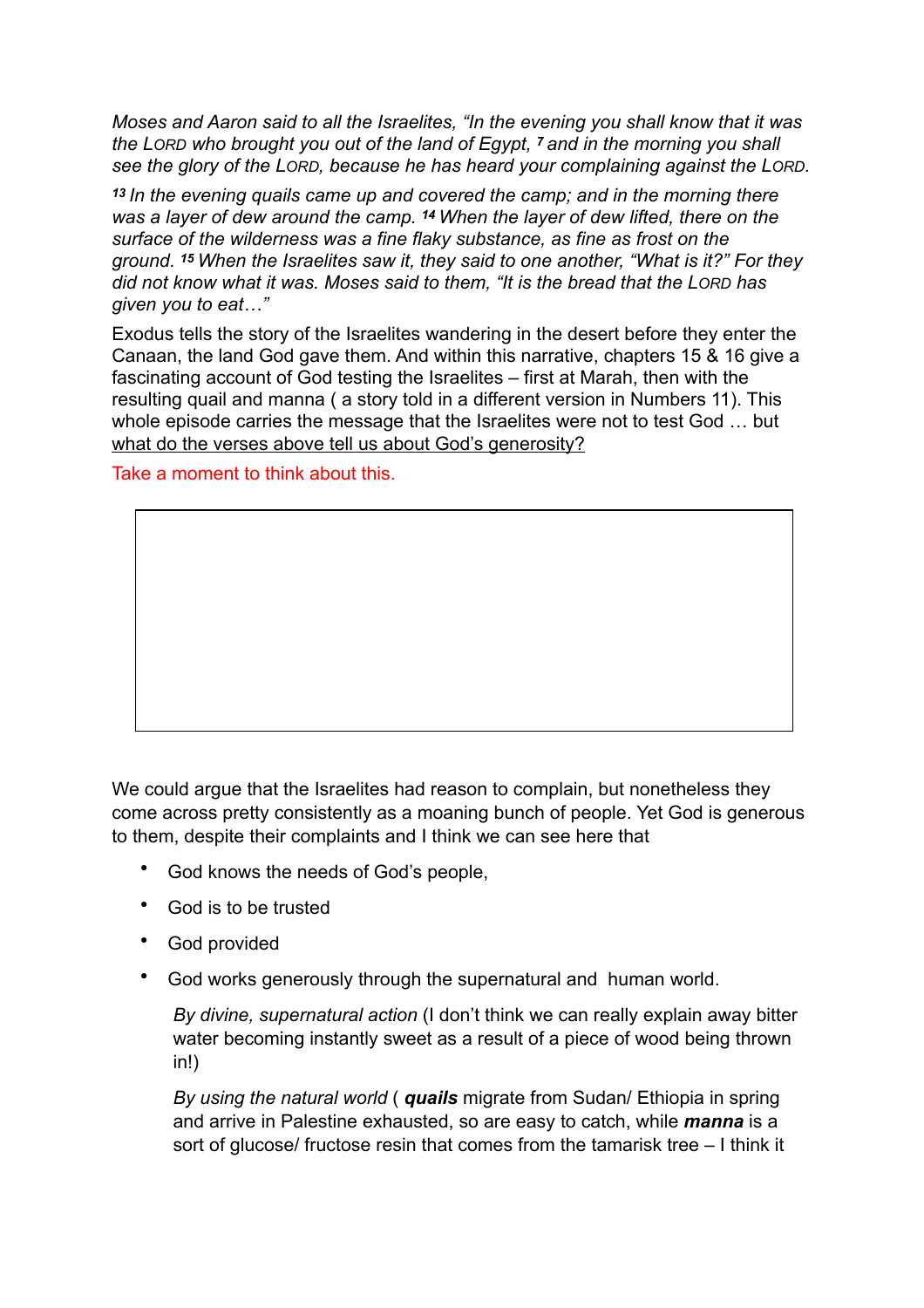has something to do with secretions from an insect – but instead of dwelling on that! …

Look briefly at much the same message from the New Testament - another very well-known passage, this time from Matthew's gospel

### Read Matthew 6: 25 - 33.

*<sup>25</sup>"Therefore I tell you, do not worry about your life, what you will eat or what you will drink, or about your body, what you will wear. Is not life more than food, and the body more than clothing? 26 Look at the birds of the air; they neither sow nor reap nor gather into barns, and yet your heavenly Father feeds them. Are you not of more value than they? 27 And can any of you by worrying add a single hour to your span of life? 28 And why do you worry about clothing? Consider the lilies of the field, how they grow; they neither toil nor spin, 29 yet I tell you, even Solomon in all his glory was not clothed like one of these. 30 But if God so clothes the grass of the field, which is alive today and tomorrow is thrown into the oven, will he not much more clothe you—you of little faith? 31 Therefore do not worry, saying, 'What will we eat?' or 'What will we drink?' or 'What will we wear?' 32 For it is the Gentiles who strive for all these things; and indeed your heavenly Father knows that you need all these things. 33 But strive first for the kingdom of God and his righteousness, and all these things will be given to you as well.*

This famous passage – an extract from this section of Matthew's gospel, known as the 'Sermon on the Mount', that in most versions is headed "Do not worry".

(As a slight aside, there has been some interesting relatively recent scholarship about the translation that has given us the sense of worry as what we fret about, when possibly we should understand the message here as "don't strive for" or "don't put your energy into" rather than don't fret or worry…

But we won't worry about that aspect this session !)

As with what we read from Exodus, we have to acknowledge that the thrust of this passage - and the Sermon on the Mount as a whole - is how God wants us to live as people who belong to the kingdom of God, but nonetheless -

What does Jesus tells us here about the scope of God's generosity..?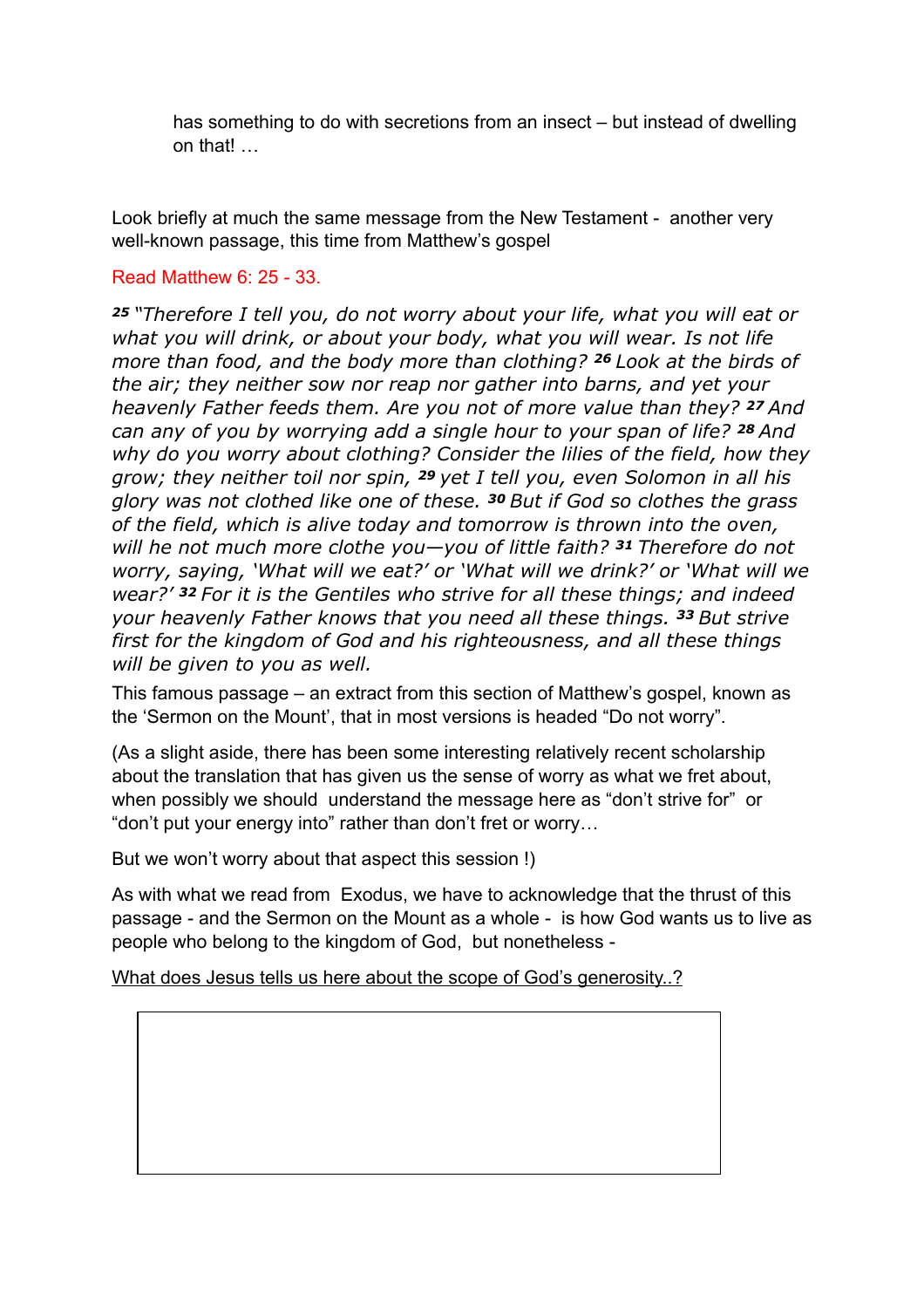We have here a development of the message that Exodus gave us – God's generosity embraces the necessities of life : food, drink, clothing. God's generosity is supremely practical.

I think we do need to note that while the other gospels were written for predominantly Gentiles, Gentile converts to Christianity, Matthew was written for the Jewish-Christian community : and he presupposes a level of prosperity that perhaps was not the reality for every ethnicity in his world at the time… Or for everyone in Brampton today… This brings us to the matter of our involvement in God's generosity.

But first, a couple of verses to read from Luke 6.

*37'Do not judge, and you will not be judged; do not condemn, and you will not be condemned. Forgive, and you will be forgiven; 38give, and it will be given to you. A good measure, pressed down, shaken together, running over, will be put into your lap; for the measure you give will be the measure you get back.'*

# So what do **these** verses tell us about the generosity of God?

I think we are moving on from the practicalities of food and drink here. The generosity of God is not confined to the practical things of life! It is also given in relation to our actions.

These – rather uncomfortable – verses refer to our actions in the here and now … and how our actions will have an impact on our destiny : Luke seems to be saying that God will be generous in relation to our judgement, condemnation and forgiveness … *but we have a part to play in enabling how generous God is to us!* 

What is your response to that?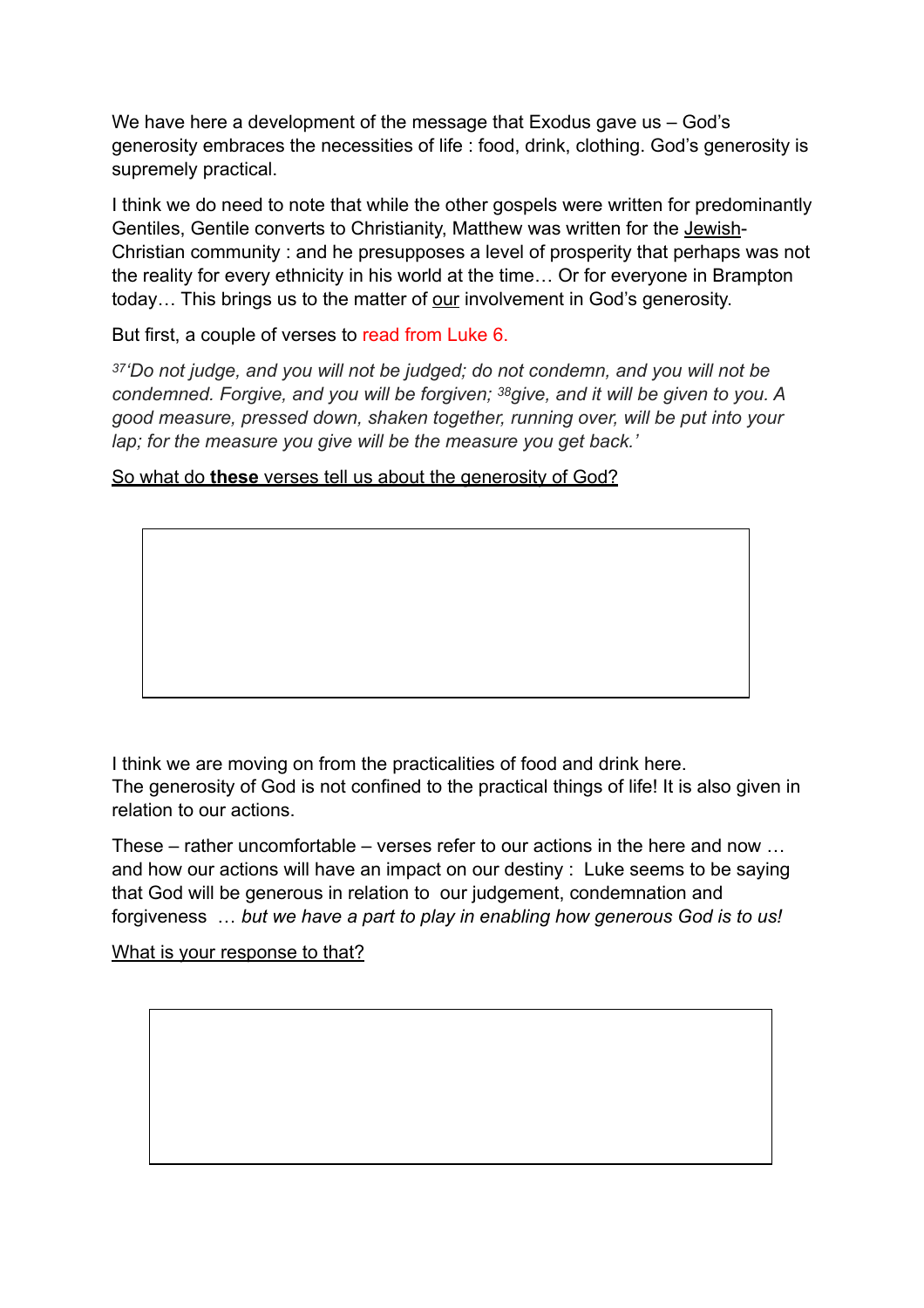I wondered if St Paul came to mind as you were thinking?

We might imagine a very interesting late night conversation between Luke with his Greek background and Paul coming at it with a Jewish mentality – hammering out the matter of God's generosity to us in relation to salvation.

For Paul, it is all about God and not about us: salvation is gift – unearned and undeserved! Paul's line is that we deserve condemnation but God's generosity overcomes any lack of generosity on our part … whereas here Luke seems to suggest that our actions towards others will determine God's action towards us. But for Paul – as for Luke (and James!) faith that saves us will, of course, be shown in our actions. So although they are coming at this from different viewpoints, with Luke here flagging up the significance of our human actions, I don't think there is conflict between them...

You might like to pause here and ask yourself where *you* stand in relation to Luke and Paul. Closer to Luke? Or next to Paul? How significant to you is the way you live in relation to others?

Now let's move on to the last part of this session: thinking about our response to God's generosity and the matter of our part in God's generosity.

For a start, our being generous clearly matters to God!

Way back in the ancient times of the Old Testament, the response of the Israelites, as they wandered round in the desert, mattered to God. They had been the recipients of God's generosity in getting them out of Egypt, now in their turn they were to be generous to others – Leviticus 25 tells us they were to lend with interest free loans.

And the New Testament tells us repeatedly how we should live – and that this matters to God.

We thought quite a bit about chapter 12 of Paul's letter to the Romans in our first and second sessions, so now let's catch up with him at a different point in his life, at the Mediterranean port of Miletus.

Paul is coming to the end of his 3rd and last missionary journey. He's keen to get to Jerusalem for Pentecost but he has a final message for the church in the city of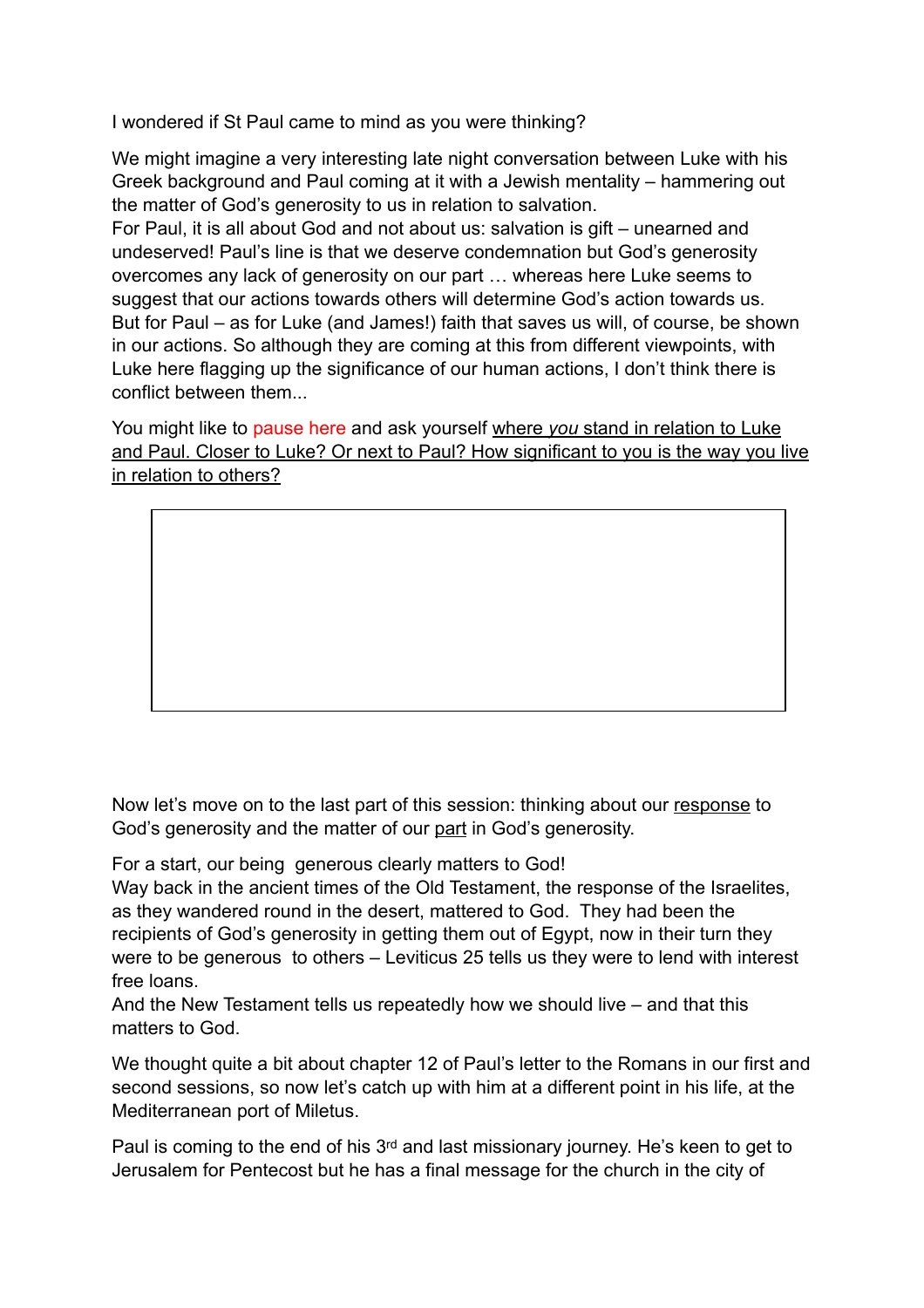Ephesus, so he sends a message to the church elders to meet him on his way back, at the seaport of Miletus, about 35 miles away.

It's his final meeting with believers with whom he lived and for whom he feels a real affection and this is an emotional meeting because they know it will be their last. And this is the message Paul leaves with them.

# Read Acts 20: 32 -35

*<sup>32</sup>And now I commend you to God and to the message of his grace, a message that is able to build you up and to give you the inheritance among all who are sanctified. 33 I coveted no one's silver or gold or clothing. 34 You know for yourselves that I worked with my own hands to support myself and my companions. 35 In all this I have given you an example that by such work we must support the weak, remembering the words of the Lord Jesus, for he himself said, 'It is more blessed to give than to receive.'"*

#### What is Paul urging here?

Paul

is speaking to the church elders - people who lived in a commercial centre and were used to measuring values in gold and silver – and for whom material prosperity was important, yet after he commends them to God's grace, for their sanctification and their inheritance of salvation, he urges them to work *to support the weak* – in other words, he urges them to generosity*.* 

Generosity is at the heart of who God is and always has been.

God's generosity means grace and gifts from God have always been given to God's children – so that we know God's generosity to us and so we can be the means of bringing about God's generosity in the lives of others.

There are times when God sends quail, manna and wild strawberries and we simply say "Thank you"

And there are times when God looks for us to bring about his generosity towards others, when God looks for the gift of generosity at work in us.

End this session with a time of reflection, sitting in God's presence, asking God to speak clearly to you as you think about your attitude to sharing: sharing what you have and sharing your gifts

• Ask God if there is something generous you should be doing at this time